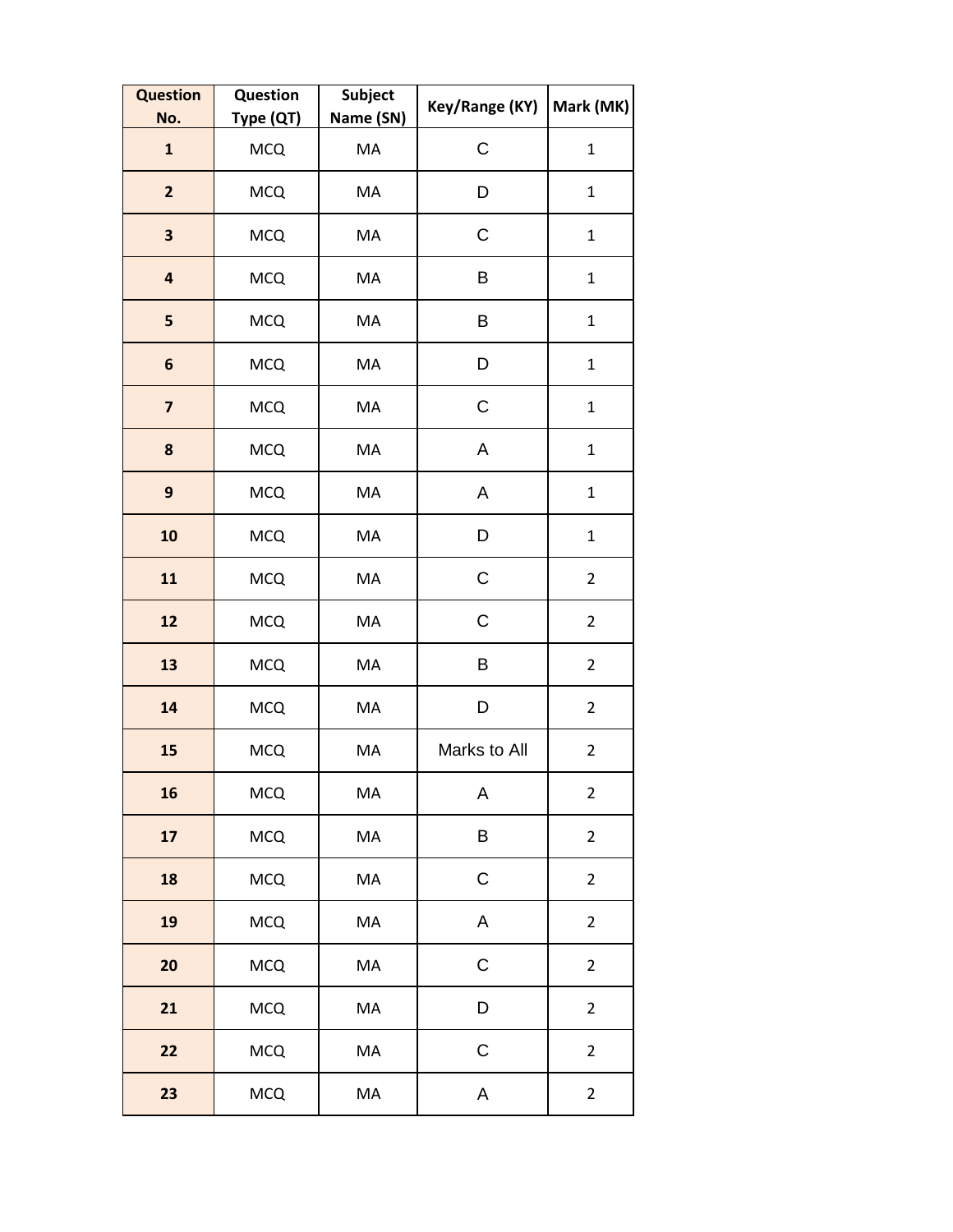| <b>Question</b><br>No. | Question<br>Type (QT) | <b>Subject</b><br>Name (SN) | Key/Range (KY) | Mark (MK)      |
|------------------------|-----------------------|-----------------------------|----------------|----------------|
| 24                     | <b>MCQ</b>            | MA                          | B              | $\overline{2}$ |
| 25                     | <b>MCQ</b>            | MA                          | В              | $\overline{2}$ |
| 26                     | <b>MCQ</b>            | MA                          | B              | $\overline{2}$ |
| 27                     | <b>MCQ</b>            | MA                          | D              | $\overline{2}$ |
| 28                     | <b>MCQ</b>            | MA                          | B              | $\overline{2}$ |
| 29                     | <b>MCQ</b>            | MA                          | $\mathsf C$    | $\overline{2}$ |
| 30                     | <b>MCQ</b>            | MA                          | $\mathsf C$    | $\overline{2}$ |
| 31                     | <b>MSQ</b>            | MA                          | A,C            | $\overline{2}$ |
| 32                     | <b>MSQ</b>            | MA                          | A,B            | $\overline{2}$ |
| 33                     | <b>MSQ</b>            | MA                          | A,B,C          | $\overline{2}$ |
| 34                     | <b>MSQ</b>            | MA                          | A, D           | $\overline{2}$ |
| 35                     | <b>MSQ</b>            | MA                          | C, D           | $\overline{2}$ |
| 36                     | <b>MSQ</b>            | MA                          | C, D           | $\overline{2}$ |
| 37                     | <b>MSQ</b>            | MA                          | A, C, D        | $\overline{2}$ |
| 38                     | <b>MSQ</b>            | MA                          | A,C            | $\overline{2}$ |
| 39                     | <b>MSQ</b>            | MA                          | A, B           | $\overline{2}$ |
| 40                     | <b>MSQ</b>            | MA                          | A,C            | $\overline{2}$ |
| 41                     | <b>NAT</b>            | MA                          | 2.19 to 2.21   | $\mathbf{1}$   |
| 42                     | <b>NAT</b>            | MA                          | 14 to 14       | $\mathbf{1}$   |
| 43                     | <b>NAT</b>            | MA                          | 0.32 to 0.34   | $\mathbf{1}$   |
| 44                     | <b>NAT</b>            | MA                          | 0.24 to 0.26   | $\mathbf{1}$   |
| 45                     | <b>NAT</b>            | MA                          | 8 to 8         | $\mathbf{1}$   |
| 46                     | <b>NAT</b>            | MA                          | 420 to 420     | $\mathbf{1}$   |